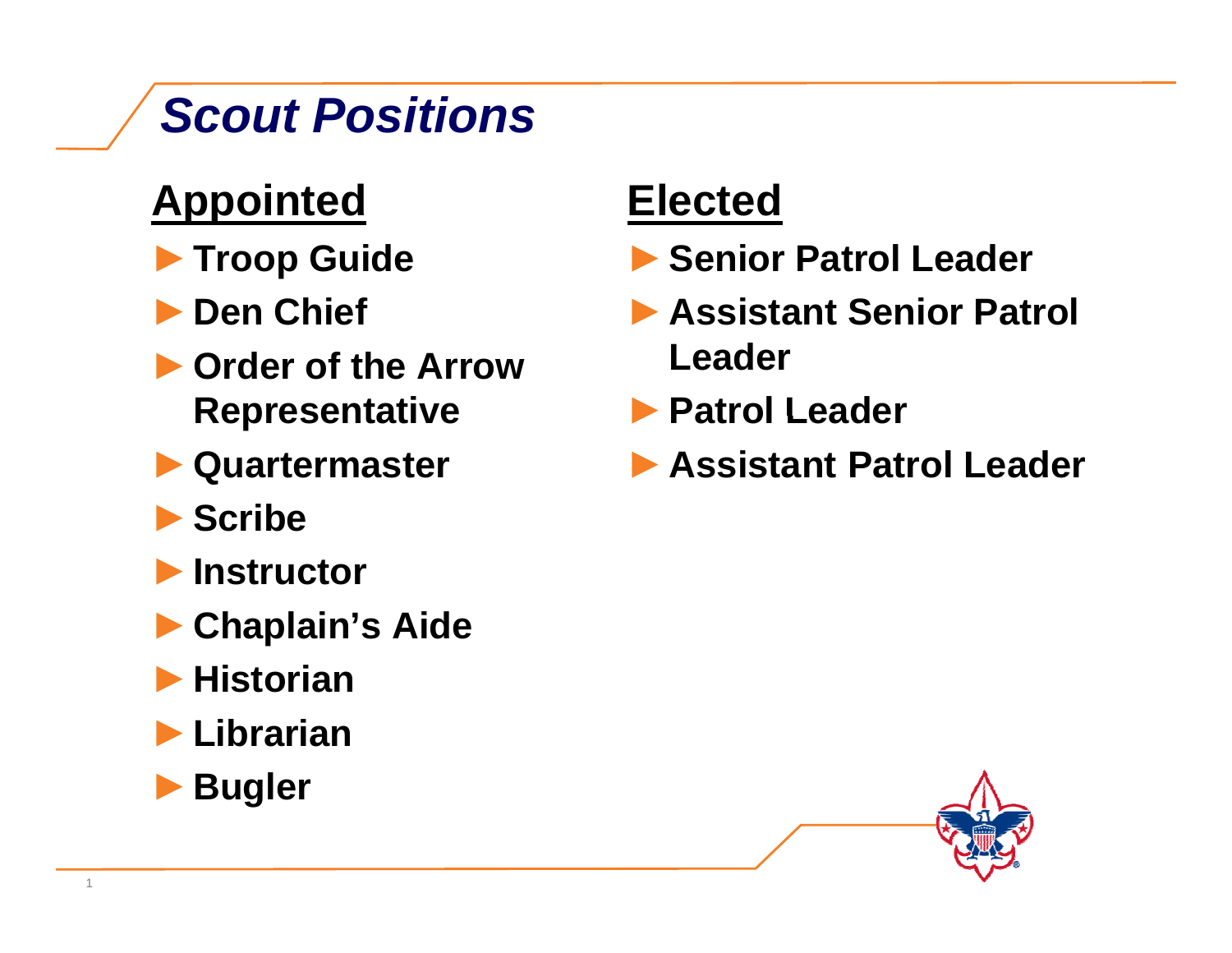# *Senior Patrol Leader (SPL)*

- ► **Preside at all troop meetin g s,** events, activities, **,**, , trainin and annual program planning conference.
- ▶ Chair the patrol leaders' **beach the stroom council.**
- ▶ Appoint Scout leaders with the advice and consent of the Scoutmaster.
- ▶ Assign duties & responsibilities to other Scout leaders.
- ▶ Prepare meeting plan for all troop meetings.
- ►**Distribute meeting plan to SM** Corps prior to meeting.
- ► Work with the Scoutmaster in g Scout leaders. g
- $\blacktriangleright$  Set and enforce the tone for good Scout behavior within the p. p

- ► Wear the Scout uniform correctly .
- ► **Live by the Scout Oath and Scout Law.**
- ► Show and help develop Scout<br>spirit.

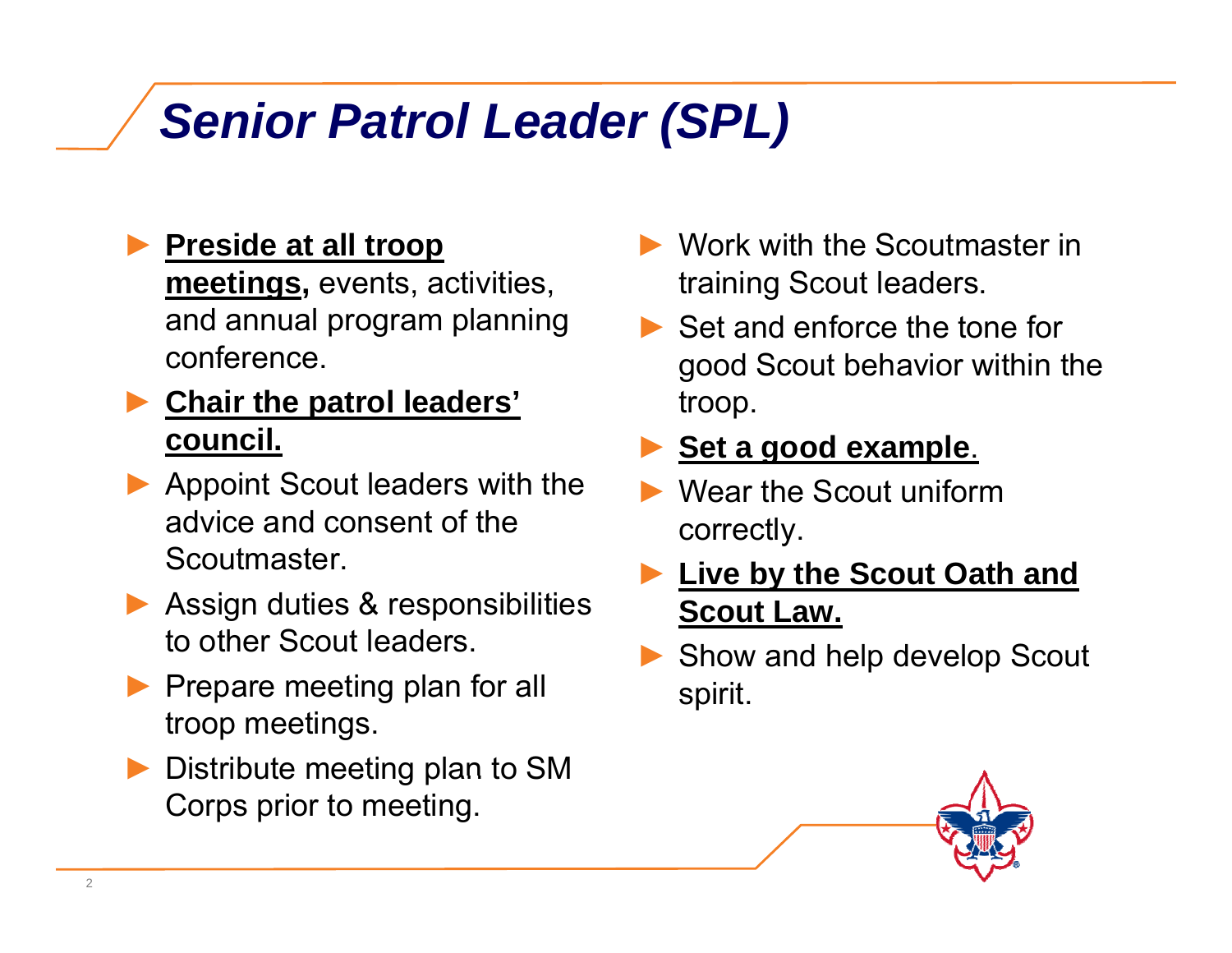## *Assistant Senior Patrol Leader (ASPL)*

- ► Be responsible for training and giving direct leadership to the senior following appointed Scout leaders:
	- П Historian,
	- ⊔ OA representative,
	- **College** Scribe,
	- **Librarian,**
	- $\blacksquare$  Instructor,  $\blacksquare$
	- Den Chiefs,
	- **Quartermaster, and**
	- н Chaplain aide
- ▶ Help lead meetings and activities as assigned by the SPL

#### ► **Guide the troop in the SPL's absence.**

- ▶ Perform tasks assigned by the patrol leader. p
- $\blacktriangleright$  Function as a member of the patrol leaders' council.
- $\blacktriangleright$  Help set and enforce the tone for good Scout behavior within the troop.

- ► Wear the Scout uniform correctly.
- ►**by** the Scout Oath and **Scout Law.**

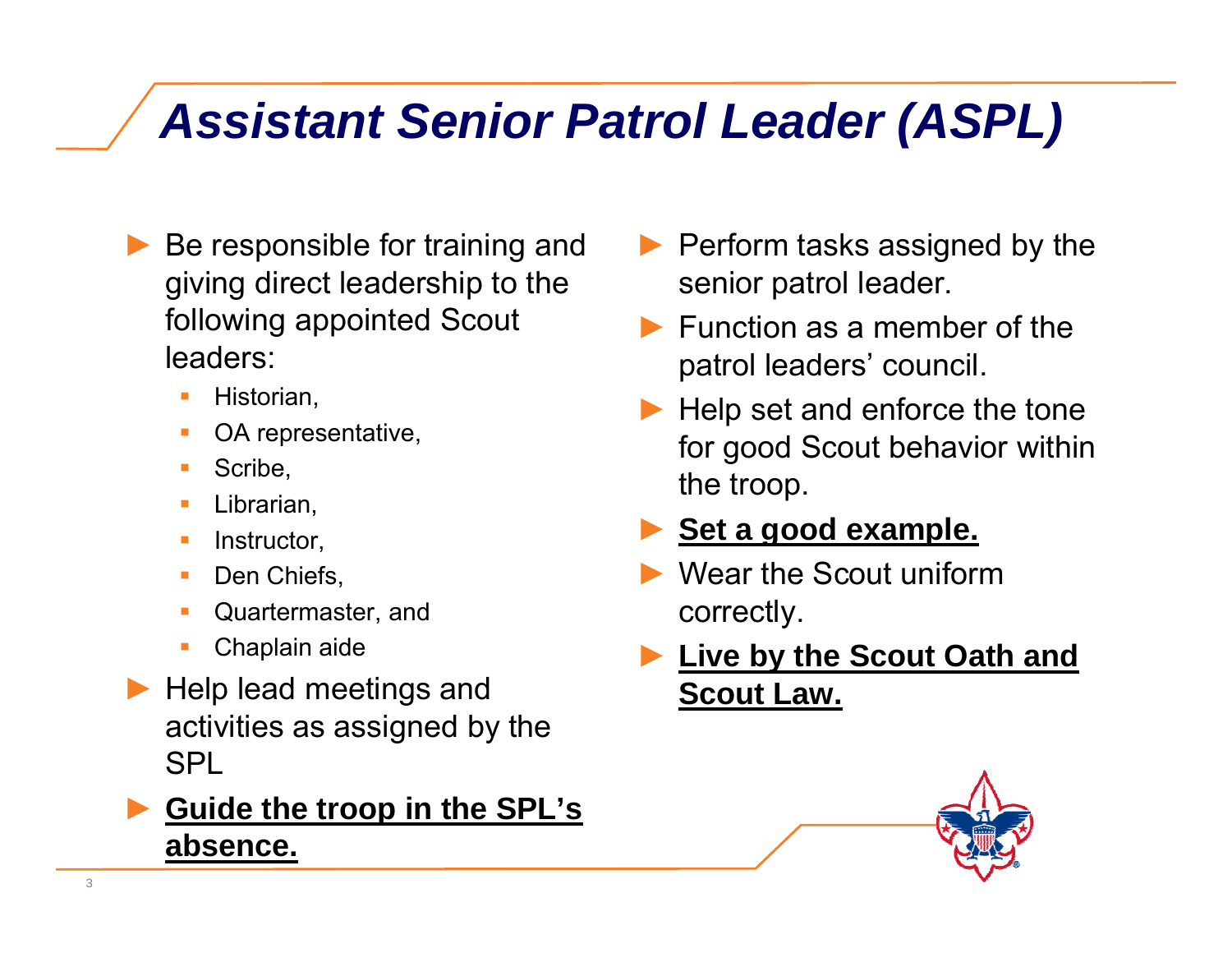# *Patrol Leader (PL)*

#### ► **Plan and lead patrol meetings and activities.**

- ► Keep patrol members informed.
- $\blacktriangleright$  Assign each patrol member needed tasks and help them succeed.
- ▶ **Represent the patrol at all patrol leaders' council meetings and the annual program planning** correctly **pg <sup>p</sup> <sup>g</sup> conference**.conference.
- ► Work with the APL to make sure all patrol activities are p covered by PL or APL.
- $\blacktriangleright$  Prepare the patrol to take part **gs and activities.** The all troop activities.
	- ► Show and help develop patrol spirit.
	- **Nork with other troop leaders** to make the troop run well.
	- ► Know what patrol members **t the patrol at all endulary and other leaders can do.** 
		- ► **Set a good example.**
		- ► Wear the Scout uniform correctly.
		- ►**Live by the Scout Oath and Scout Law.**

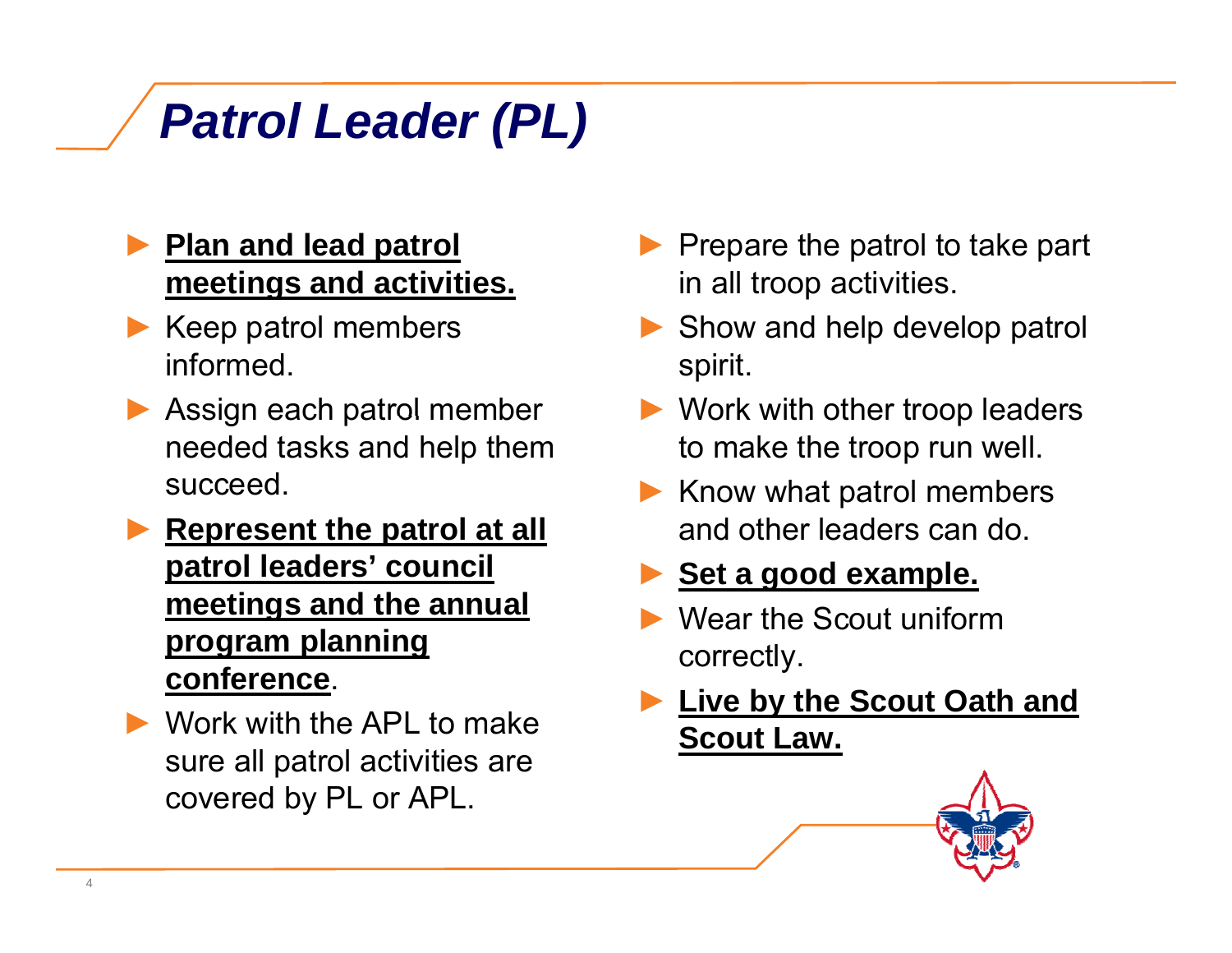# *Assistant Patrol Leader (APL)*

- ► Help the patrol leader plan and lead patrol meetings and activities.
- ► Help the patrol leader keep patrol members informed. p
- ► Help the patrol leader prepare the patrol to take part in all troo p activities. p
- ► **Lead the patrol in the patrol leader's absence.**
- ▶ Show and help develop patrol **Scout Law.** spirit.
- ► **Represent the patrol at all patrol leaders' council p meetings in the patrol leader's absence.**
- ► Work with other troop leaders to make the troop run well.

- ► Wear the Scout uniform correctly.
- ► **Live by the Scout Oath and Scout Law.**

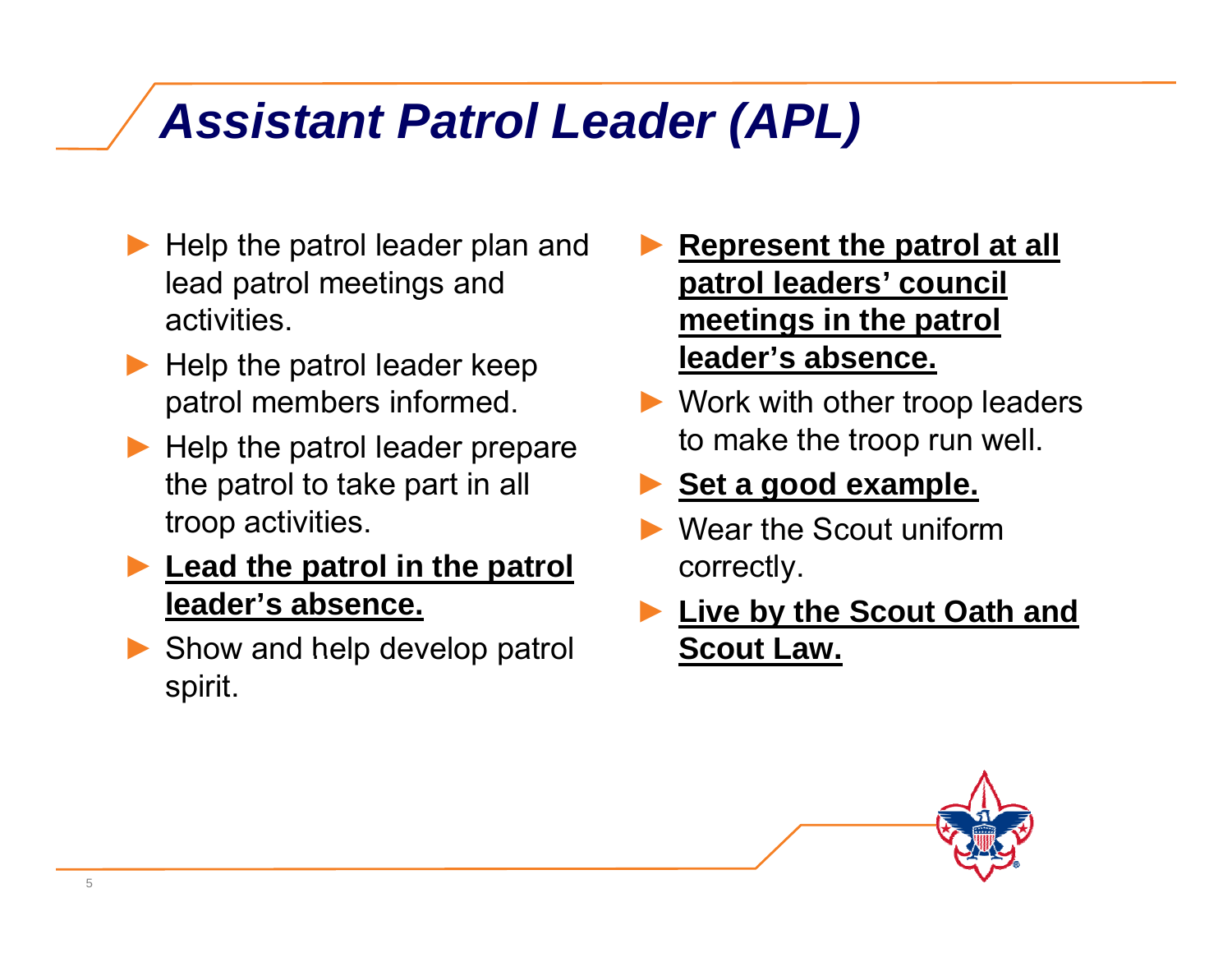# *Troop Guide*

- ► Introduce new Scouts to troop operations.
- ► Guide new Scouts through early Scouting activities.
- $\blacktriangleright$  Help set and enforce the tone for  $\blacktriangleright$ good Scout behavior within the troop.
- ► Ensure older Scouts never Litsure older Scouts never<br>harass or bully new Scouts.

► **Attend Patrol Leaders' council meeting as an advisor to the SPL and ASPL.**

#### ►**Mentor SPL and ASPL**

▶ Coach individual Scouts on Scouting challenges.

- Wear the Scout uniform correctly.
- ► **Live by the Scout Oath and Scout Law.**
- 

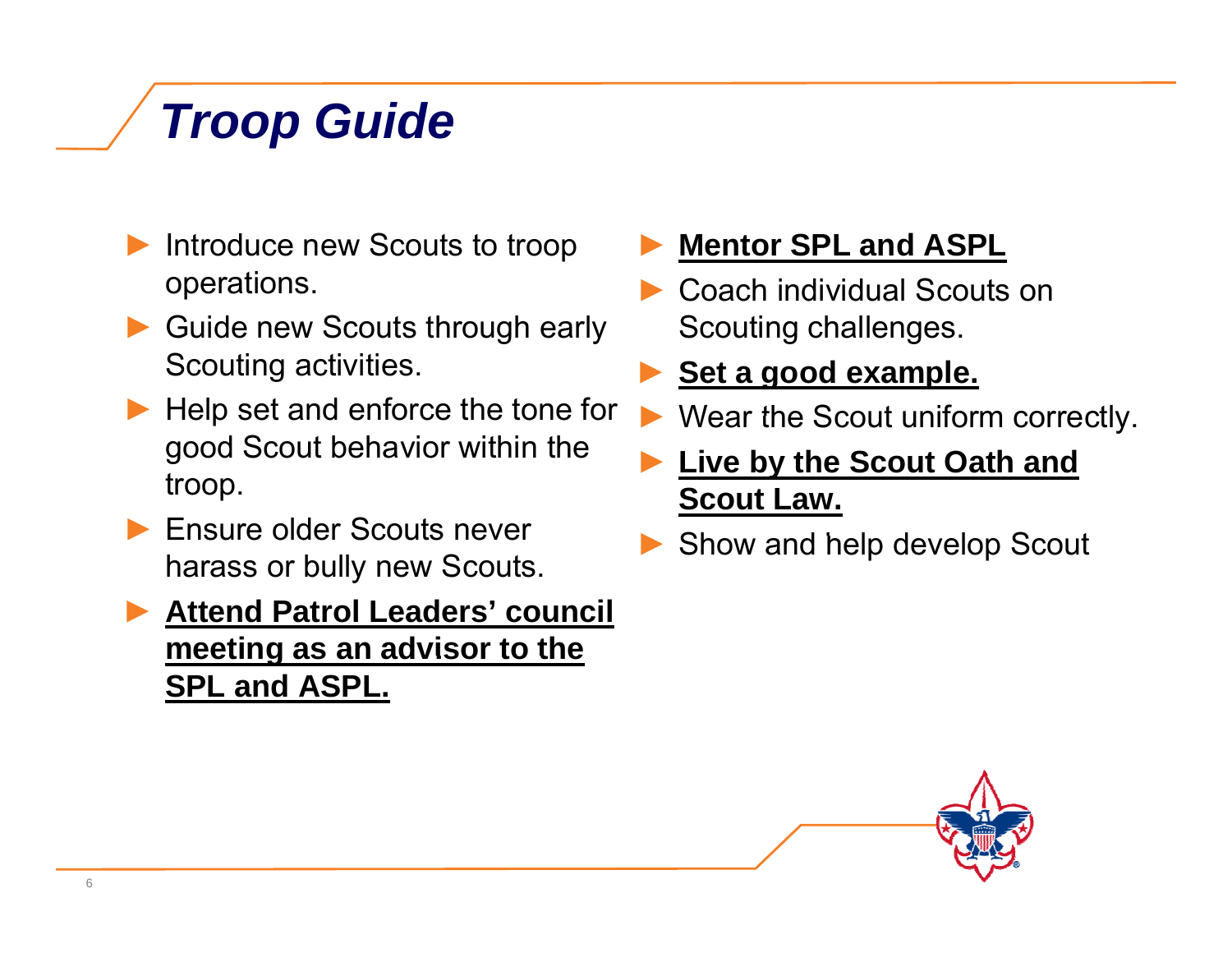# *Den Chief*

- $\blacktriangleright$  Serve as the activities assistant at den meetings.  $\begin{array}{|c|c|}\hline \textbf{y} & \textbf{z} & \textbf{z} & \textbf{z} & \textbf{z} & \textbf{z} & \textbf{z} & \textbf{z} & \textbf{z} & \textbf{z} & \textbf{z} & \textbf{z} & \textbf{z} & \textbf{z} & \textbf{z} & \textbf{z} & \textbf{z} & \textbf{z} & \textbf{z} & \textbf{z} & \textbf{z} & \textbf{z} & \textbf{z} & \textbf{z} & \textbf{z} & \textbf{z$
- ► Meet regularly with the den leader to review the den and pack meeting plans. p gp **Scout Law**
- ► If serving as a Webelos den chief; help prepare the Webelos to join Boy Scouting.
- ▶ Project a positive image of Boy Scouting.
- ► **Set a good example.**
- ▶ Wear the Scout uniform . . . . . . . . correctly.
- ► **Live by the Scout Oath and Law.**
- ▶ Show and help develop Scout spirit.

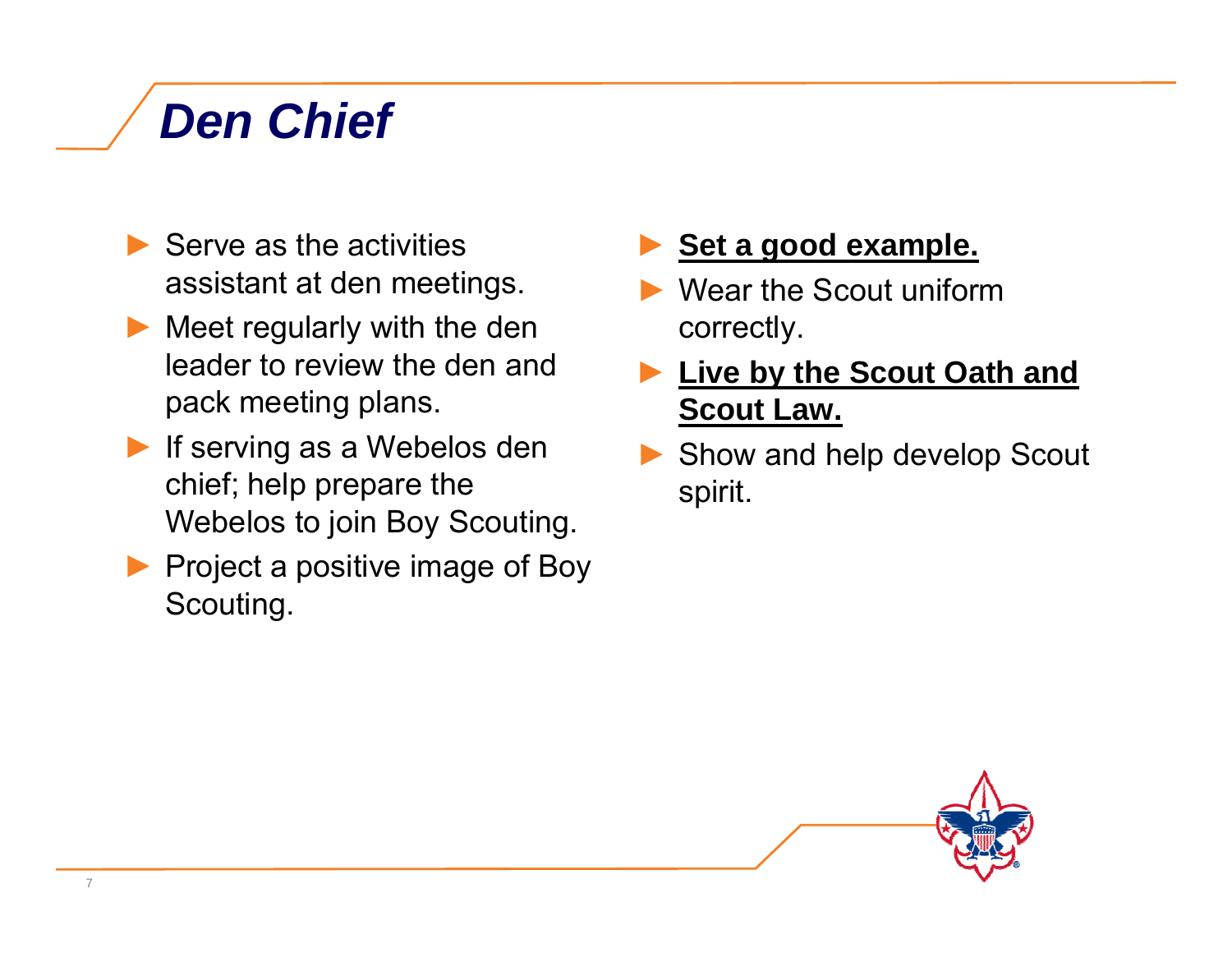# *Historian*

- ► **Gather pictures and facts about past activities of the p** ►**troop and keep them in scrapbooks, wall displays, or information files.**
- ► Take care of troop trophies and keepsakes.
- ►▶ Keep information about troop<br>alumni.
- ►Maintain the troop camera.
- ► Work with the adult Webmaster to have troop photos posted on the troop website.

- ▶ Wear the Scout uniform . . . . . . . . correctly.
- ► **Live by the Scout Oath and Scout Law Law.**
- ▶ Show and help develop Scout spirit.

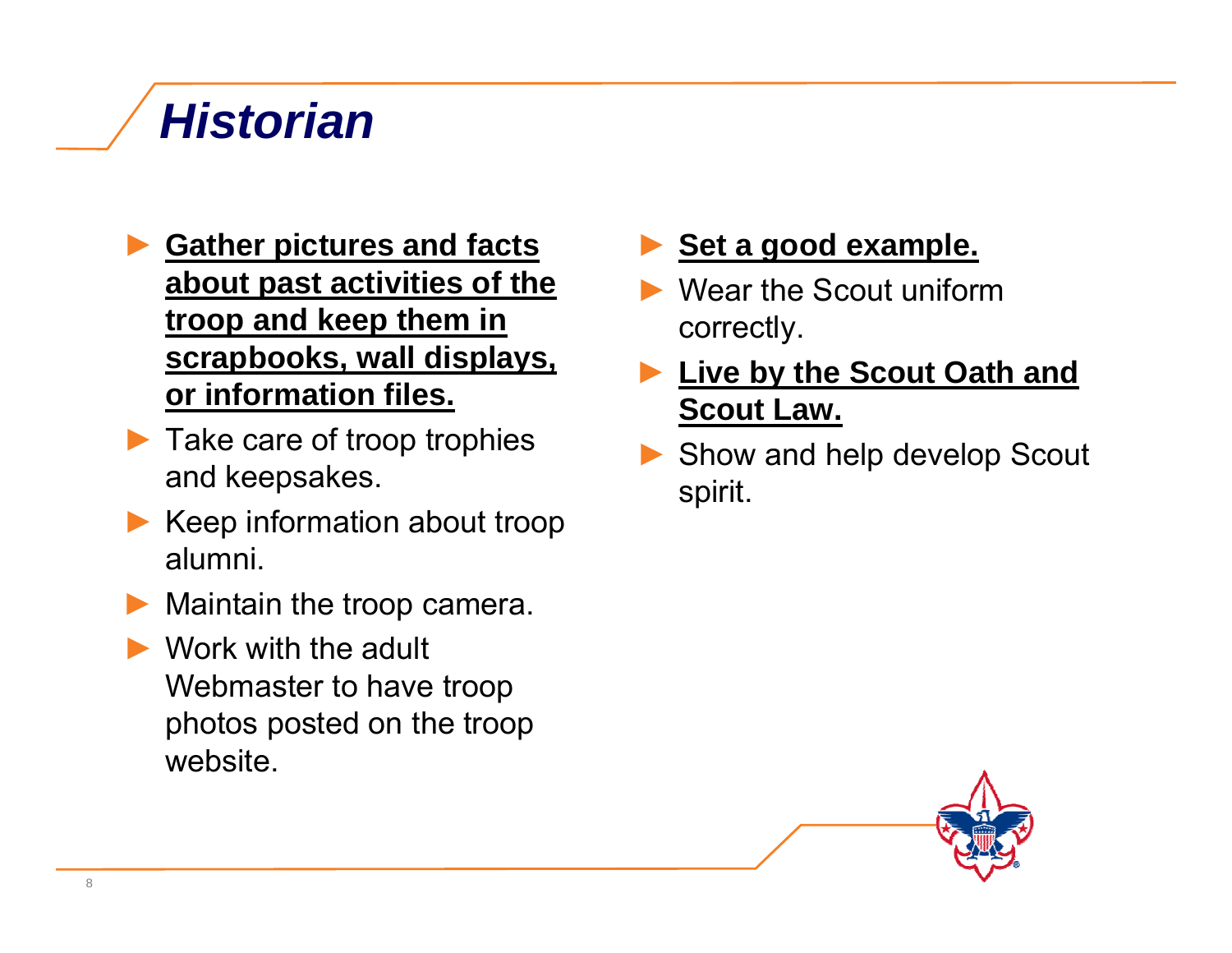## *Order of the Arrow Troop Representative*

- ► **Serve as a communication**   ${\sf link}$   ${\sf between}$   ${\sf the}$   ${\sf lodge}$  or  $\hspace{1cm}$  troo **chapter and the troop.**
- ▶ Encourage year-round and resident cam pin g in the troo p.
- ► Encourage older-Scout participation in high-adventure programs.
- ▶ Encourage Scouts to actively participate in community service projects.
- $\blacktriangleright$  Assist with leadership skills training in the troop.
- ▶ Encourage Arrowmen to assume leadership positions in the troop.

► Encourage Arrowmen in the p to be active participants in lodge and/or chapter activities and to seal their membership in the Order by becoming Brotherhood members.

- ► Wear the Scout uniform correctly.
- ► **Live b y the Scout Oath, Scout Law, and OA Obligation.**
- ▶ Show and help develop Scout spirit.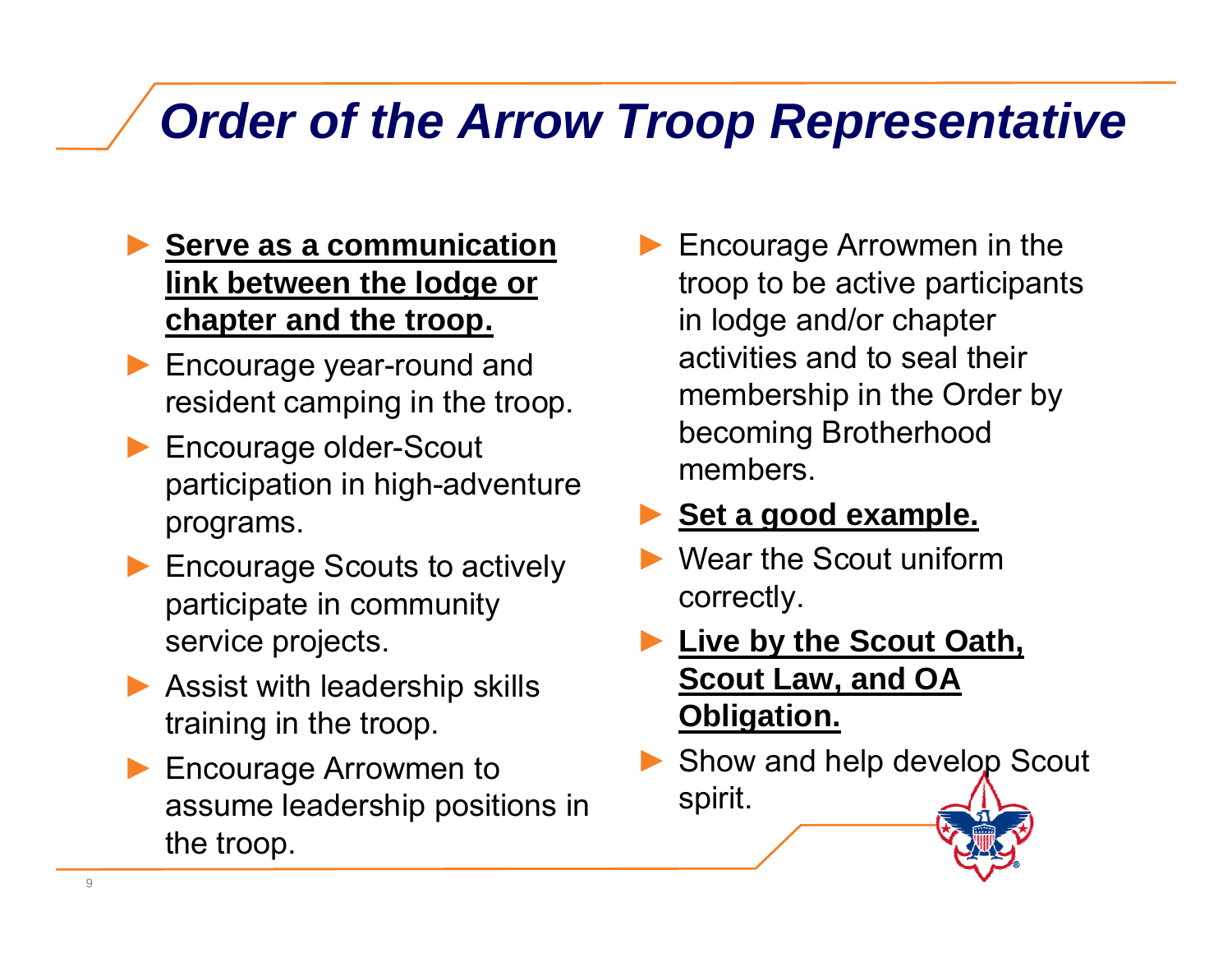# *Librarian*

#### ► **Establish and maintain a troop library. p y** ►

- ► Keep records on literature owned by the troop.
- $\blacktriangleright$  Add new or replacement items as needed.
- $\blacktriangleright$  Have literature available for borrowing at troop meetings spirit meetings.
- ► Maintain a system to check literature in and out.
- ► Work with the adult Webmaster to have the troop library catalog posted and maintained on the troop website.
- ► Follow up on late returns.
- **Set <sup>a</sup> good example example.**
- ► Wear the Scout uniform correctly.
- **Live by the Scout Oath and Scout Law.**
- ▶ Show and help develop Scout spirit.

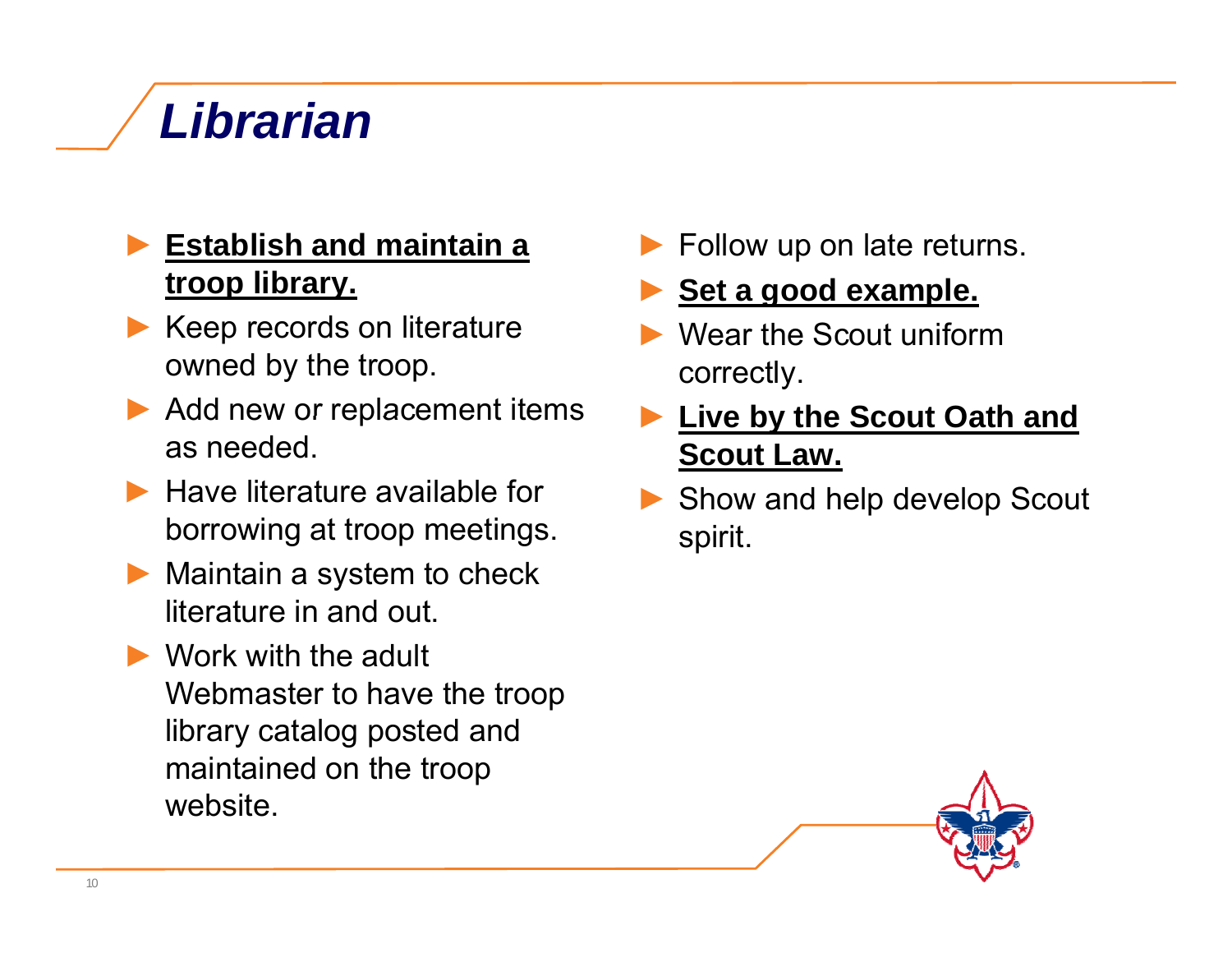## *Quartermaster*

► Keep records of patrol and troop equipment. Quartermaster

#### ► **Keep equipment in good repair.**

- ► Keep equipment storage area exprectly neat an
- ► Issue equipment and see that it is returned in good order

#### ►**Suggest new or replacement items.**

 $\blacktriangleright$  Work with the adult

- ► Wear the Scout uniform correctly.
- ► **Live by the Scout Oath and Scout Law.**
- t is returned in good order. Show and help develop Scout spirit.

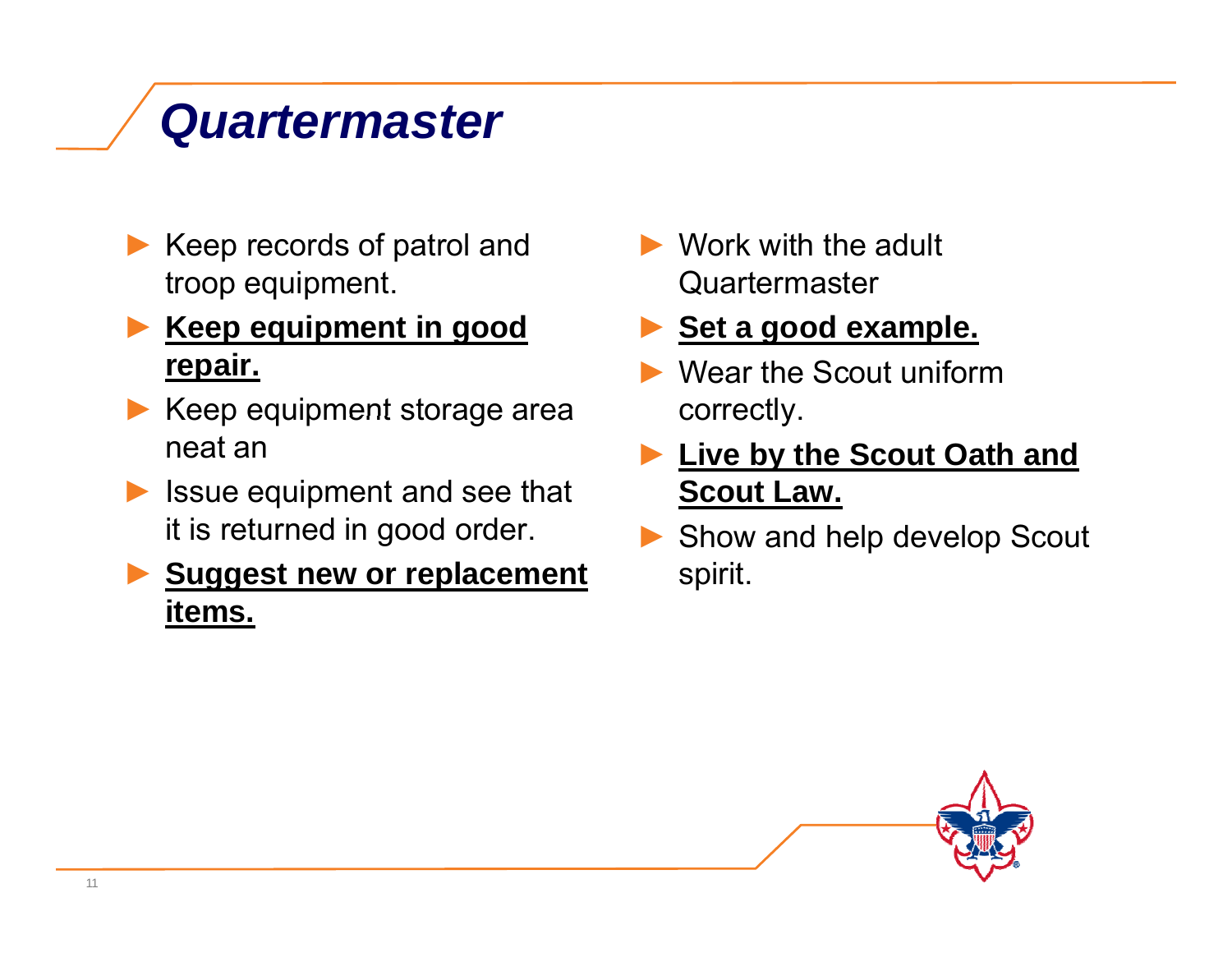## *Scribe*

- ► **Attend and keep a log of meetings.**
- ► **Record attendance of all troop members. p Scout Law.**
- ► **Set a good example.**
- ► Wear the Scout uniform correctly
- **patrol leaders' council** entitly and Advancement chair, as  $\blacktriangleright$  Work with the adult Advancement chair, as appropriate.
	- ► **Live by the Scout Oath and**
	- ▶ Show and help develop Scout spirit.
	- $\blacktriangleright$  Handle correspondence appropriately.

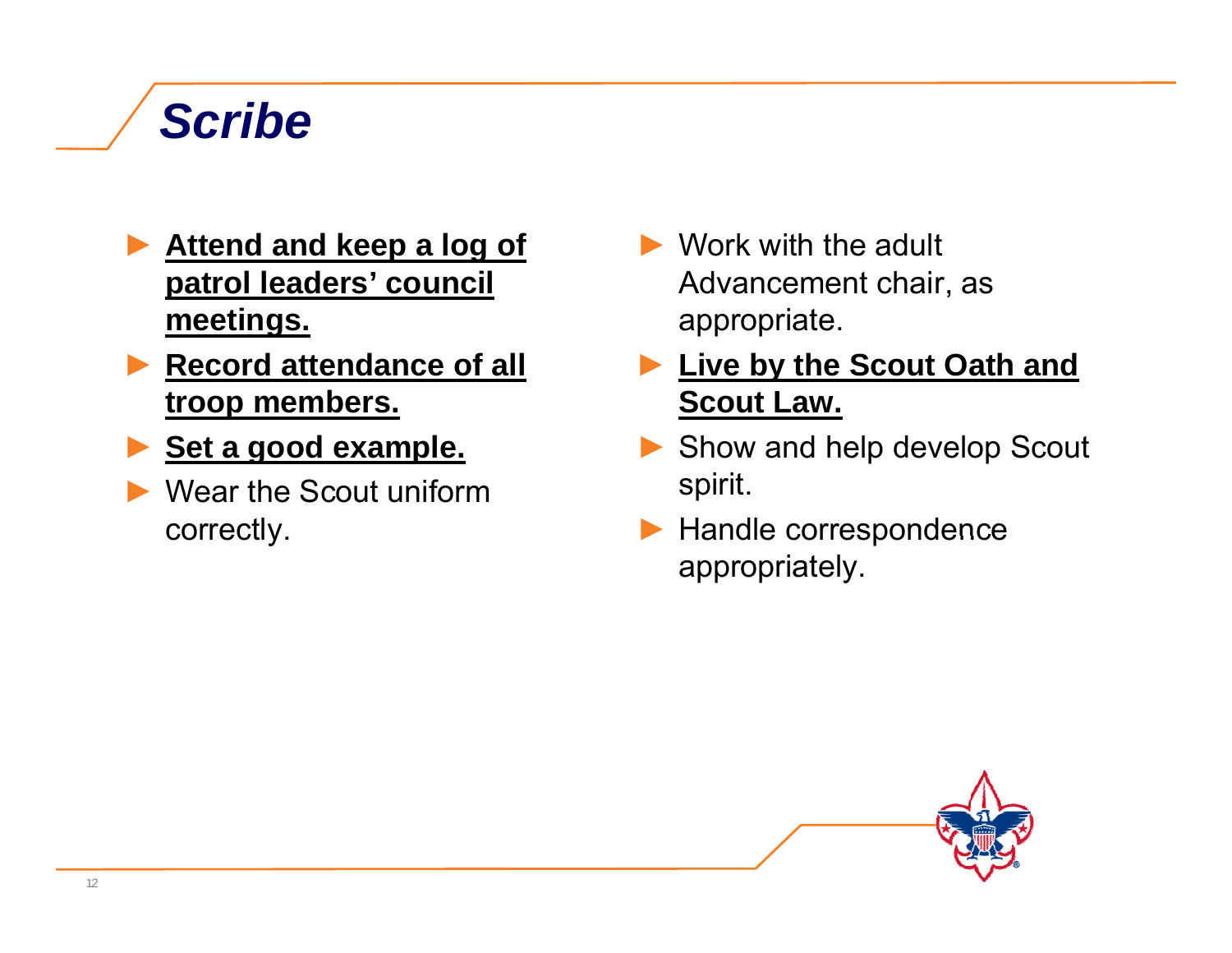## *Instructor*

- ► Instruct Scouting skills as needed within the troop or patrols.
- ▶ Prepare in advance for each teaching assignment.  $\begin{array}{|c|c|}\hline \textbf{r} & \textbf{r} & \textbf{r} \\\hline \end{array}$
- ► Set a good example.
- ► Wear the Scout uniform p correctly. y
	- ► Live by the Scout Oath and Scout Law.
	- Show and help develop Scout spirit.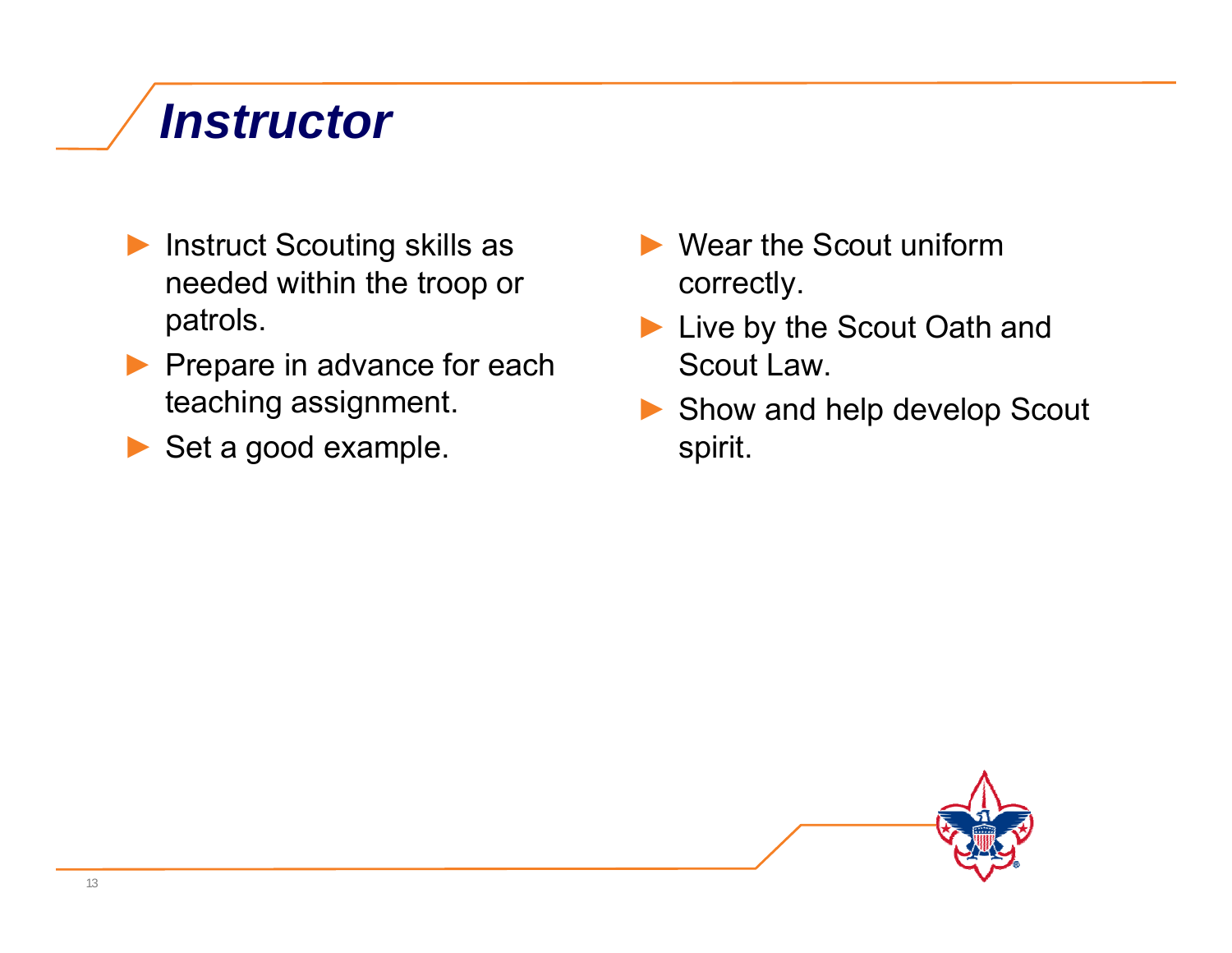# *Chaplain's Aide*

- ► Keep troop leaders apprised of religious holidays when planning activities.
- ► **Assist the troop chaplain in meeting the religious needs g g** ►**of troop members while on activities.**
- ▶ Encourage saying grace at **Scout Law.** meals while camping or on activities.
- ▶ Lead worship services on campouts.

 $\blacktriangleright$  Tell troop members about the gious holidays when \_\_\_\_\_\_\_\_\_\_\_\_\_\_religious emblems program for their faith.

- Wear the Scout uniform correctly.
- ► **Live by the Scout Oath and Scout Law.**
- ▶ Show and help develop Scout spirit.